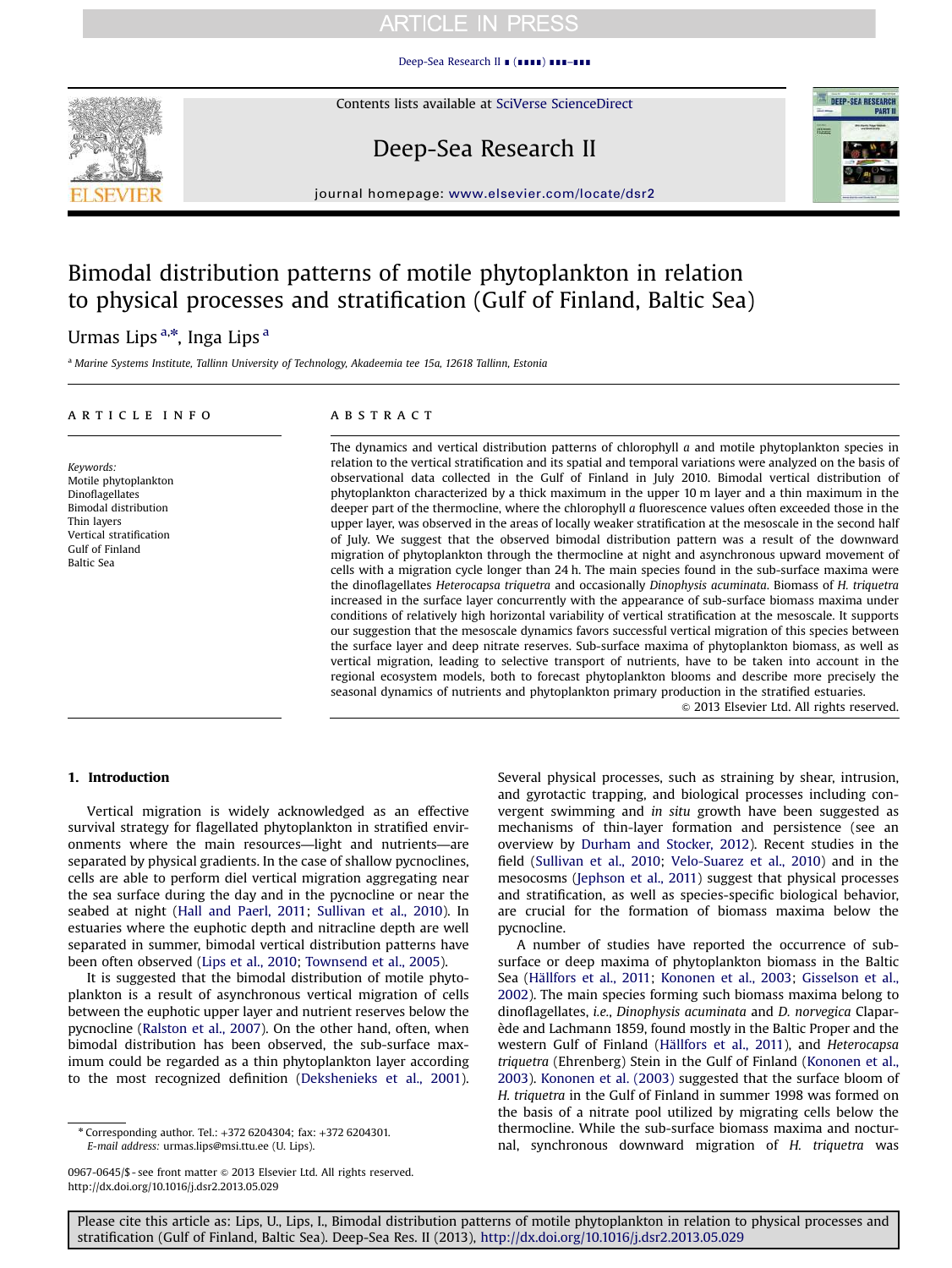<span id="page-1-0"></span>observed in July 2009 ([Lips et al., 2011\)](#page-12-0), the upward migration was not documented at the same site. It could be suggested that upward migration was asynchronous or took place at some other geographical locations.

The Gulf of Finland is a stratified estuary where nutrientdepleted surface waters are separated from the nutrient-rich deeper layers by the seasonal thermocline in summer. High values of kinetic energy of mesoscale fluctuations have been reported on the background of general cyclonic circulation ([Laanemets et al.,](#page-12-0) [2011;](#page-12-0) [Alenius et al., 1998\)](#page-12-0). In accordance with this, mesoscale patterns in horizontal distribution of phytoplankton in the surface layer of the Gulf of Finland are frequently observed, both in the field ([Lips and Lips, 2010](#page-12-0); [Kononen et al., 1996](#page-12-0)) and using remotesensing methods [\(Kahru et al., 2007](#page-12-0)). We hypothesize that the motile phytoplankton species benefit from the existing mesoscale circulation patterns in this stratified estuary. Since different species can form the sub-surface biomass maxima, the analysis of links between the mesoscale physical processes and phytoplankton dynamics should be species-specific and incorporate biological/ecological processes, such as migration behavior, mixotrophy, and the ability to utilize certain nutrient sources, such as organic nitrogen compounds in the thermocline or nitrate below it. Information on species forming sub-surface biomass maxima and their survival strategies is particularly important due to the fact that among them some are potentially toxic ([Setälä et al., 2011\)](#page-12-0) or can form harmful blooms [\(Lindholm and Nummelin, 1999\)](#page-12-0).

The main aim of the present paper is to demonstrate the links between the physical processes and characteristics of bimodal vertical distribution of summer phytoplankton in the stratified Gulf of Finland. We focus our analysis on the dynamics and vertical distribution patterns of chlorophyll a and motile phytoplankton species in relation to the horizontal variability of vertical stratification at the mesoscale.

#### 2. Material and methods

The data set analyzed in the present study was collected in summer 2010 in the Gulf of Finland, Baltic Sea (see map in Fig. 1A) by observations and sampling aboard a research vessel and a ferry traveling between Tallinn and Helsinki, autonomous measurements at a buoy station, and towed undulating-vehicle (Scanfish) surveys. Vertical profiles of temperature, salinity, and chlorophyll a

(Chl a) were acquired weekly (or more frequently) at station AP5 from 30 June to 2 August using an OS320plus CTD probe (Idronaut S.r.l.) equipped with a Seapoint Chl a fluorometer. Water samples were collected with a vertical resolution of 5–10 m for analyses of inorganic nutrient ( $PO_4^{3-}$  and  $NO_2^- + NO_3^-$ ) concentrations, Chl a content, and phytoplankton species composition and biomass.

The Ferrybox system (-4H- Jena Engineering GmbH) aboard the passenger ferry "Baltic Princess" (AS Tallink Grupp) recorded temperature, salinity, and Chl  $a$  fluorescence in the surface layer (water intake was approximately at 4 m depth) twice a day along the ferry route (Fig. 1A). Time resolution of measurements was 20 s corresponding approximately to a spatial resolution of 150 m. Water sampling upto 17 locations along the ferry route was conducted on 30 June, 5 July, 12 July, 18 July, 25 July, and 1 August. The water samples were analyzed for the same parameters as those collected by the research vessel.

The autonomous profiler (Idronaut S.r.l.; surface buoy designed by Flydog Solutions Ltd.) was deployed at station AP5 (Fig. 1A) from 30 June to 4 August. Vertical profiles of temperature, salinity, and Chl a fluorescence in the water layer from 2 to 45 m were acquired with a time resolution of 3 h and a vertical resolution of 10 cm. Measurements were conducted using an OS316plus CTD probe (Idronaut S.r.l.) equipped with a Seapoint Chl a fluorometer.

Surveys using a towed undulating vehicle (Scanfish) equipped with conductivity, temperature, pressure (Neil Brown Mark III), and Chl a fluorescence (Trios microFlu-chl-A, sampling rate 5 Hz) sensors were conducted to map the horizontal distribution of phytoplankton Chl  $a$  in the water column from 2 to 45 m. Data from the surveys on 20–21 July, 22 July, 26 July, 27 July, 30 July, and 2 August are used in the present analysis (see configuration of surveys in Fig. 1B). Before the surveys on 22 July and 2 August, the same cross-section was sampled at 13 stations (Fig. 1A) for CTD profiles and nutrient, Chl a, and phytoplankton species composition analyses from discrete samples. Vertical resolution of water sampling was 5 m, however, the sub-surface Chl  $a$  maxima were sampled at the depths of observed fluorescence peaks. All measurements were conducted mostly in the daytime with the exception of the polygonlike survey by Scanfish at night on 20–21 July.

The samples for nutrient analyses were deep-frozen after collection and analyzed at the on-shore laboratory using the automatic nutrient analyzer Lachat QuikChem 8500 Series 2 (Lachat Instruments, Hach Company). Nutrient analyses were carried out according to the recommendations of USEPA, ISO and



Fig. 1. Map of the study area where (A) locations of the sampling section AP1-AP13, buoy station (open circle), and ferry route Tallinn–Helsinki, and (B) towed undulating vehicle surveys are indicated.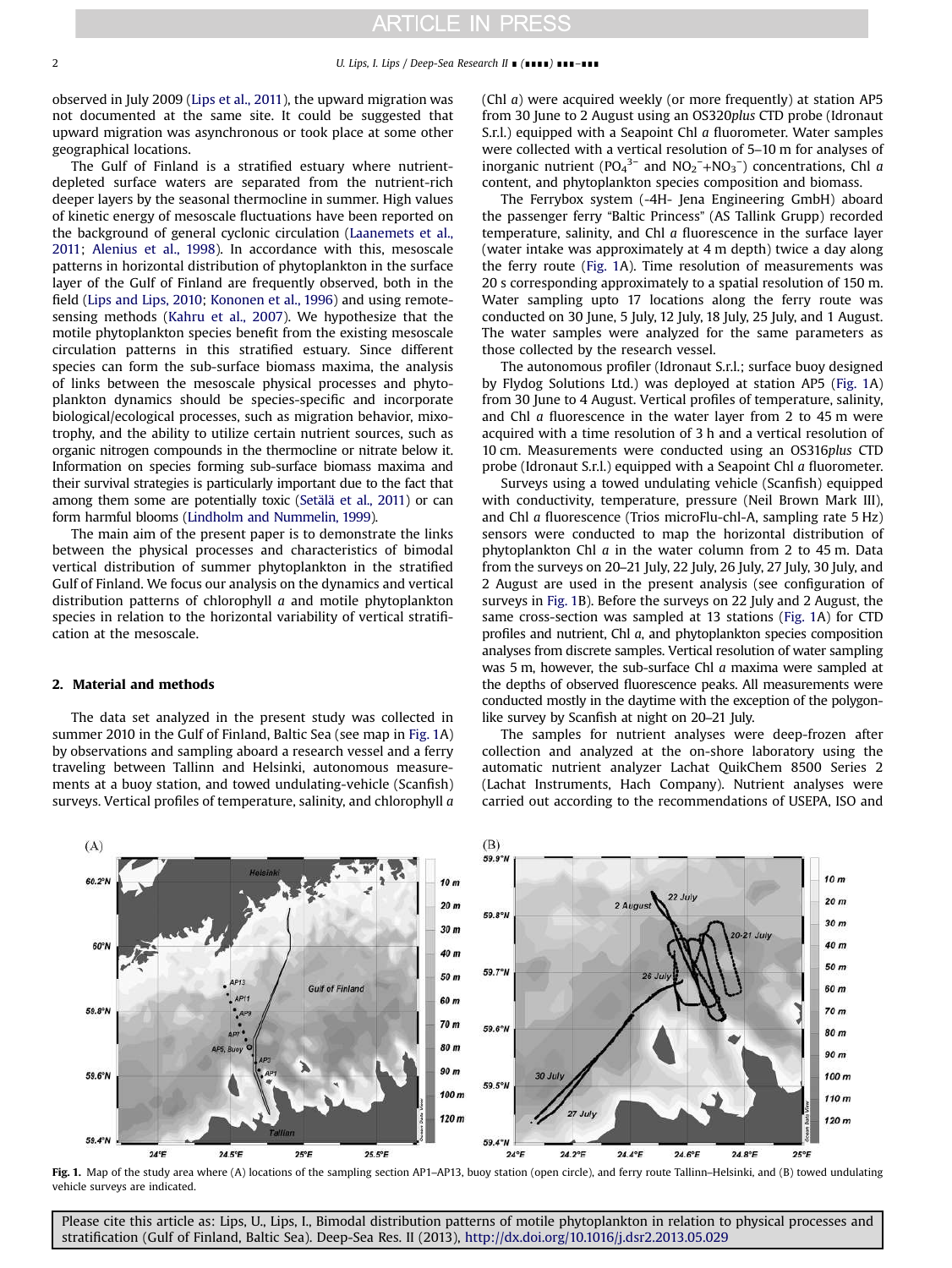U. Lips, I. Lips / Deep-Sea Research II ∎ (∎∎∎∎) ∎∎∎–∎∎∎ 3

<span id="page-2-0"></span>

**Fig. 2.** Temporal variations of horizontal distribution of (A) temperature (°C), (B) salinity, and (C) chlorophyll a (mg m<sup>-3</sup>) along the ferry route Tallinn–Helsinki from 30 June to 4 August 2010. On the y-axis the distance from Tallinn Bay is given. Open circles show the Ferrybox sampling sites (lower panel), horizontal dotted line indicates the location of the buoy station (data presented in [Fig. 3](#page-3-0)), and triangles mark the sampling dates at station AP5 (middle panel; data presented in [Fig. 5](#page-5-0)).

DIN standards, methods 31-107-04-1-D NO3 ([Egan, 2000\)](#page-12-0) and 31-115-01-1-I PO4 ([Ammerman, 2001](#page-12-0)). The lower detection range for PO<sub>4</sub><sup>3–</sup> and NO<sub>2</sub><sup>–</sup>+NO<sub>3</sub><sup>–</sup> were 0.008 and 0.014  $\mu$ M, respectively.

Chl a concentration in the water samples was determined on Whatman GF/F glass–fiber filters following extraction at room temperature in the dark with 96% ethanol for 24 h. Chl a content from the extract was measured spectrophotometrically (Thermo Helios γ) in the laboratory ([HELCOM, 1988](#page-12-0)). Phytoplankton subsamples (100 ml) were preserved with acid Lugol solution and analyzed using the [Utermöhl \(1958\)](#page-12-0) technique and PhytoWin software by Kahma Ky. All biomass data are given in wet weight concentrations [\(Olenina et al., 2006](#page-12-0)).

Chl a fluorescence measured aboard the research vessel and at the buoy station (Seapoint sensors) was calibrated against Chl a measured in the water samples collected from 9 June to 2 August. The following equation of the regression line found between the measured Chl a and fluorescence values was used to convert fluorescence into Chl a in mg m<sup>-3</sup>: Chl a=2.47 × F (r<sup>2</sup>=0.41, n=50 data pairs, where F is the fluorescence measured by the Seapoint sensor). By comparing the Chl  $a$  values at the CTD stations with the Chl  $a$  fluorescence values recorded by Scanfish (Trios sensor) along the same section on 22 July, a conversion factor of 0.91 was found to convert Scanfish fluorescence into Chl  $a$  in mg m<sup>-3</sup>. Chl  $a$  fluorescence measured by the Ferrybox system was calibrated against Chl a measured in the laboratory from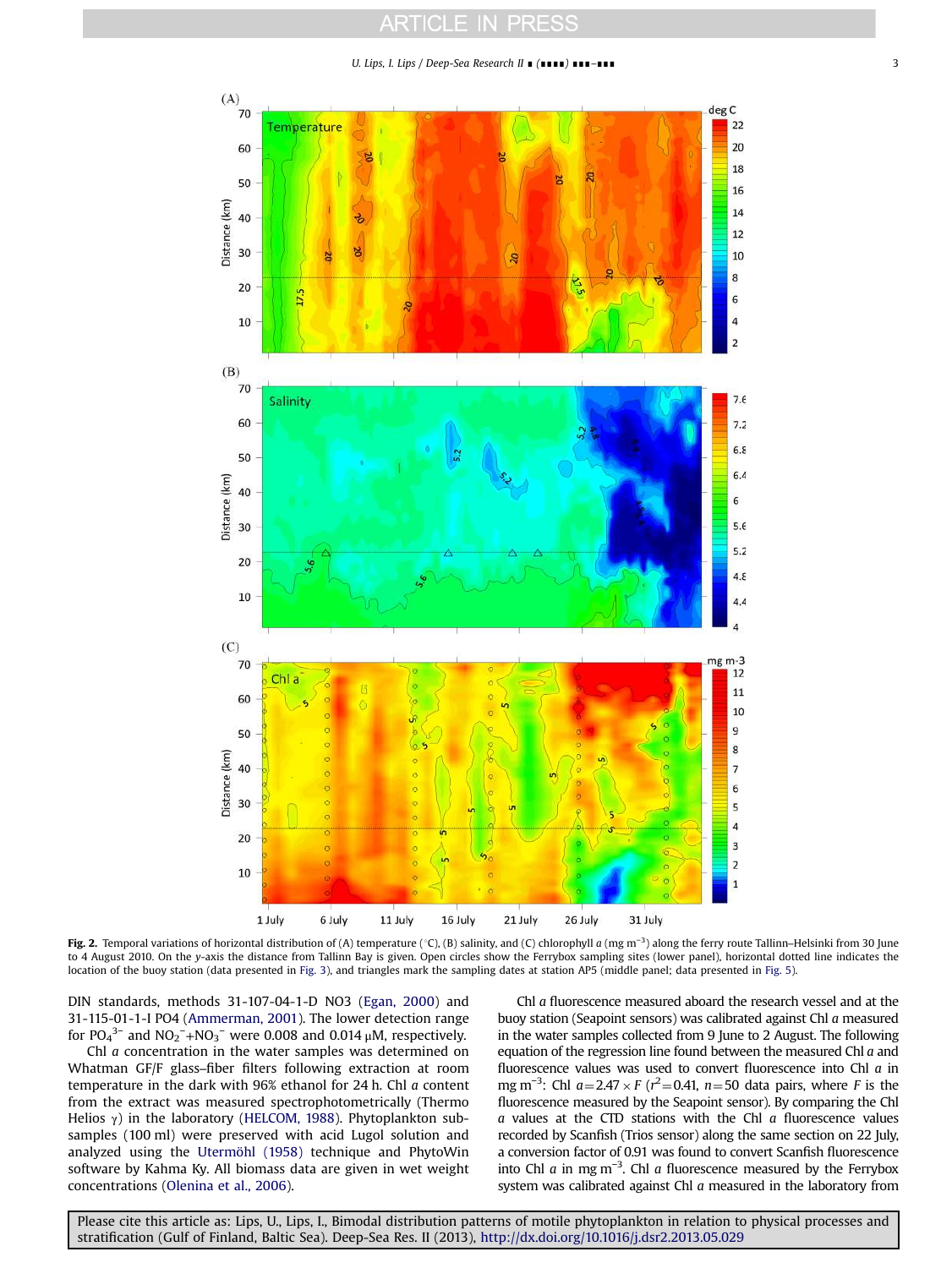<span id="page-3-0"></span>the water samples collected at 17 sampling sites on 12, 18, and 25 July and 1 August. The following equation of the regression line was used to convert fluorescence values into Chl *a* in mg m<sup>-3</sup>: Chl *a*=2.34 × *F*  $-2.41$  ( $r^2 = 0.77$ ,  $n = 66$  data pairs, where F is the fluorescence measured by SCUFA (Turner Designs) attached to the Ferrybox system).

#### 3. Calculations

Observations in the Gulf of Finland have revealed the occurrence of sub-surface Chl a maxima layers in the deeper part of the thermocline coinciding with the nitracline depth ([Lips et al., 2010;](#page-12-0) [Kononen et al., 2003\)](#page-12-0). On the basis of vertical profiles collected at a single location with a high temporal resolution in July 2009, a link between the nocturnal downward migration of phytoplankton and formation of sub-surface maxima was suggested [\(Lips et al., 2011\)](#page-12-0). Occurrence and horizontal patchiness in intensities of sub-surface maxima have been related to the mesoscale hydrodynamic processes ([Lips et al., 2010;](#page-12-0) [Velo-Suarez et al., 2010\)](#page-12-0) and vertical stratification ([Lips et al., 2011](#page-12-0)). Mesoscale eddies cause vertical displacement of isopycnals and mixing [\(Reissmann et al., 2009](#page-12-0)) as well as clear spatial variations in vertical stratification—central parts of anti-cyclonic eddies are characterized by weaker and cyclonic eddies by stronger stratification. [Jephson et al. \(2011\)](#page-12-0) showed in their laboratory experiment that H. triquetra was able to



Fig. 3. Temporal variations of vertical distribution of (A) temperature (°C), (B) salinity, and (C) chlorophyll a (mg m<sup>-3</sup>; color scale) and density anomaly (black lines, kg m<sup>-3</sup>) at the buoy station in the Gulf of Finland (see location in [Fig. 1\)](#page-1-0) from 30 June to 4 August 2010. Dotted lines in the lower panel indicate the sampling dates and time at station AP5 close to the buoy station (data presented in [Fig. 5](#page-5-0)).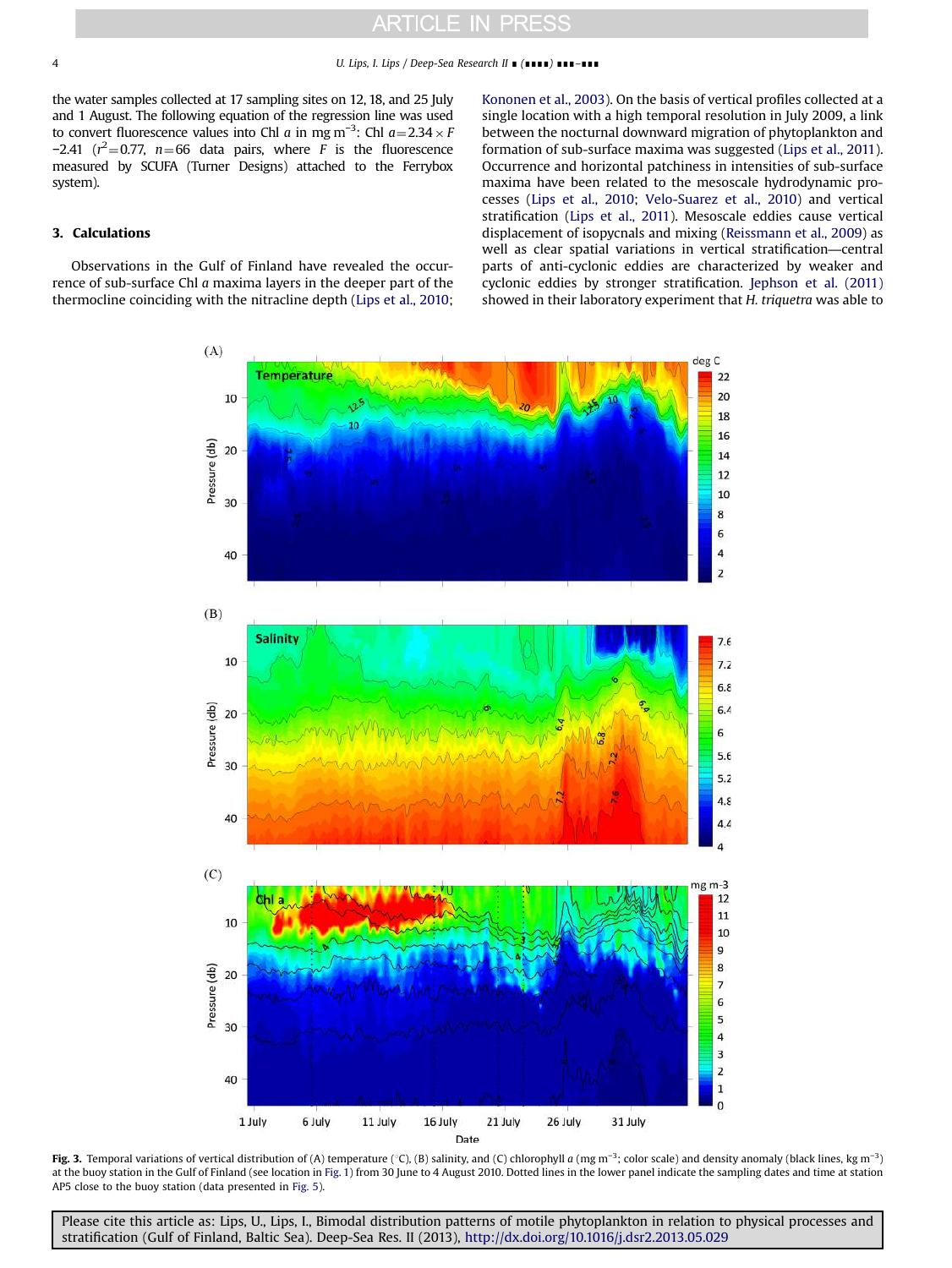<span id="page-4-0"></span>migrate through a moderate salinity gradient but accumulated at the pycnocline in the case of a very strong vertical gradient of salinity. In order to link the occurrence of sub-surface maxima of phytoplankton biomass with the vertical stratification, we have analyzed the collected Chl a fluorescence profiles collected in the Gulf of Finland in July 2010 for local maxima and calculated a stratification parameter using corresponding density anomaly profiles as described below.

The Chl a fluorescence data collected with a sampling rate of 5 Hz when the Scanfish was moving up or down with a speed of  $0.6$  m s<sup>−1</sup> were preprocessed and stored with a vertical resolution of 20 cm. A local maximum was taken into account if the difference between the Chl a values in this local maximum and a local minimum above it exceeded 0.5 mg m<sup>-3</sup>. The sub-surface maximum was determined if a local Chl a maximum occurred at a depth deeper than 12 m, which is approximately equal to the euphotic depth in the Gulf of Finland in summer [\(Lips et al.,](#page-12-0) [2010\)](#page-12-0). When presenting statistical characteristics, a sub-set of detected maxima was selected with the maximum Chl a value > 4.5 mg m<sup>-3</sup>. This value corresponds to a criterion of thin phytoplankton layers stating that the Chl a fluorescence level should exceed the background value by at least three times (background Chl a level in our study was from 1 to 1.5 mg  $m^{-3}$ in the sub-surface layer).

Vertical stratification was described on the basis of corresponding vertical profiles of density by calculating a stratification parameter using an equation similar to that introduced to estimate the potential energy anomaly P [\(Simpson et al., 1990](#page-12-0))

$$
P = \frac{1}{h_2 - h_1} \int_{-h_2}^{-h_1} (\rho_A - \rho(z)) \, dz \, dz, \quad \rho_A = \frac{1}{h_2 - h_1} \int_{-h_2}^{-h_1} \rho(z) \, dz
$$

where  $\rho(z)$  is the density profile in the water layer between the depths  $h_1$  and  $h_2$ . The stratification parameter  $P$  (J  $\text{m}^{-3}$ ) is the work required to bring about complete mixing of the water column under consideration. In the present study, the stratification parameter was estimated in the water layer between  $h_1 = 3$  m and  $h_2$ =25 m. The shallower limit was chosen to guarantee that most of the profiles could be taken into account (Scanfish has reached this depth before turning downward), and the deeper limit was taken just below the average depth of Chl  $a$  maxima observed during the study period.

#### 4. Results

#### 4.1. Background

According to the variations in the spatial distribution of temperature and salinity along the ferry route Tallinn–Helsinki ([Fig. 2](#page-2-0)A and B) and at the buoy station [\(Fig. 3](#page-3-0)A and B), the study period from 30 June to 4 August 2010 can be divided into two clearly different phases. The first half of July was characterized by a gradual increase in surface water temperature. Due to the surface heating, the vertical gradient through the seasonal thermocline also increased. Horizontal variability of both temperature and salinity in the surface layer was relatively low.

In contrast, high spatial and temporal variability of temperature and salinity was observed in the second half of July. A moderate coastal upwelling event appeared near the northern coast from 20 to 24 July followed by a pronounced upwelling event near the southern coast from 25 July to 1 August [\(Fig. 2](#page-2-0)A). In association with the second upwelling event, low salinity waters were transported in the surface layer from the east into the study area. One of those low-salinity water branches appeared along the upwelling front, which was surfacing close to the buoy station ([Fig. 2](#page-2-0)B). Vertical stratification was also very variable in the second half of July [\(Fig. 3](#page-3-0)A and B). First, a gradual deepening of the thermocline was observed at the buoy station from 17 to 24 July. After that, rapid alterations in temperature and salinity distribution occurred, which were caused by the upwelling development and movement of low salinity waters into the study site. Vertical salinity distribution in the sub-surface layer was also significantly influenced by the second upwelling event, resulting in a rapid upward movement of isohalines on 25 July [\(Fig. 3B](#page-3-0)).

During the first 12 days of July, the Chl a concentrations in the surface layer were mostly higher in the southern part than those in the central and northern parts of the gulf [\(Fig. 2](#page-2-0)C). After a period of relatively uniform horizontal distribution of Chl a from 12 to 24 July, the concentrations decreased in the upwelling area near the southern coast and remarkably increased near the northern coast of the Gulf of Finland on 25 July, where the highest Chl a



**Fig. 4.** Average daily variation of (A) vertical distribution of chlorophyll a (mg m<sup>-3</sup>) and (B) chlorophyll a deviations from the daily average value at each depth (mg m<sup>-3</sup>) at the buoy station (see location in [Fig. 1\)](#page-1-0) in the period from 17 to 24 July 2010.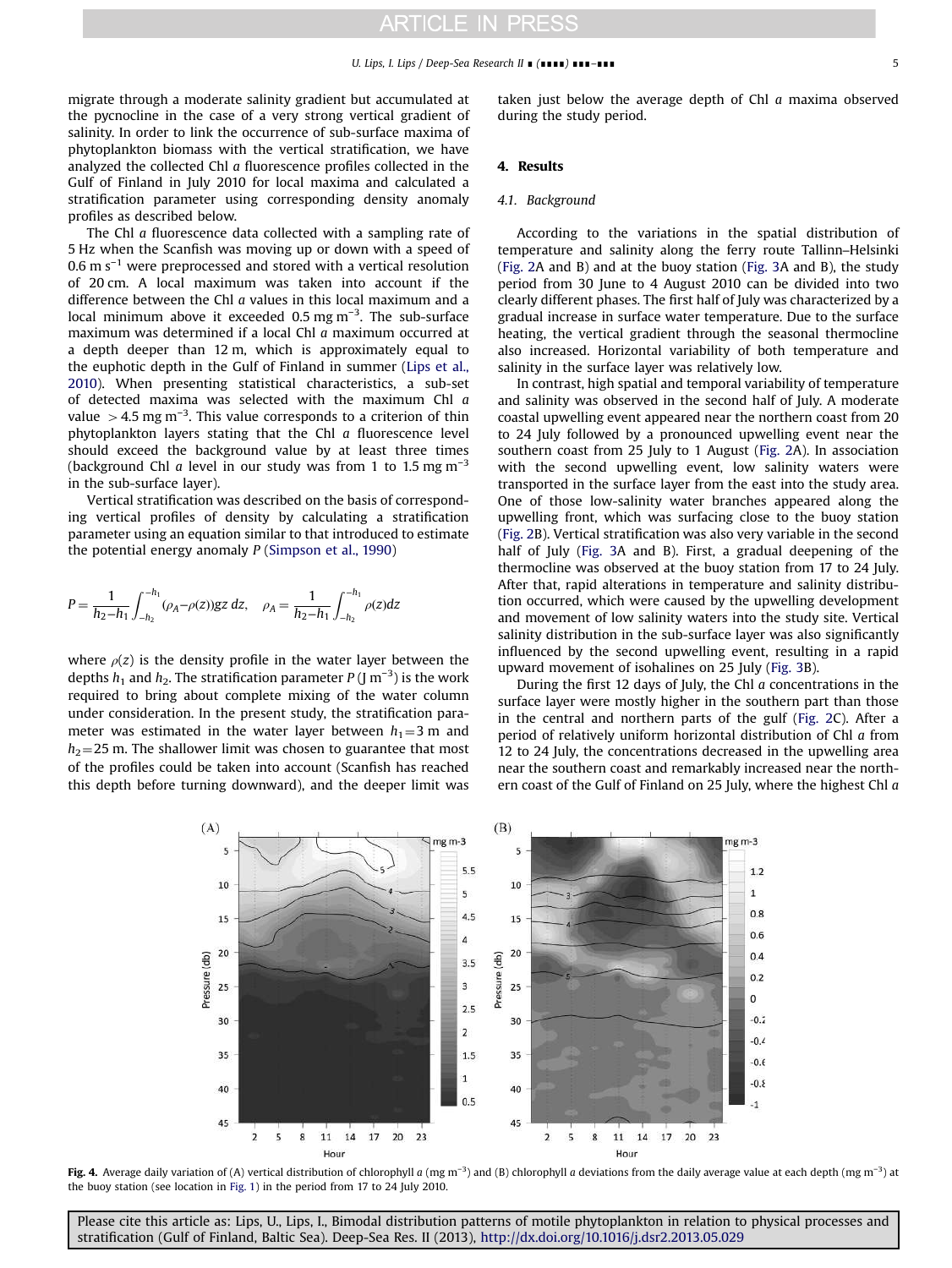#### <span id="page-5-0"></span>6 U. Lips, I. Lips / Deep-Sea Research II ∎ (∎∎∎∎) ∎∎∎–∎∎∎



Fig. 5. Vertical profiles of chlorophyll a, phosphates, nitrates+nitrites (NOx), and biomass of selected species at station AP5 on (A) 5 July (05.07.10. at 14:00), (B) 15 July (15.07.10. at 8:00), (C) 20 July (20.07.10. at 10:30), and (D) 22 July 2010 (22.07.10. at 11:20).

concentrations for the entire study period were retained until 1 August.

Two distinct patterns of vertical distribution of Chl a at the buoy station were revealed ([Fig. 3C](#page-3-0)). The highest Chl a concentrations were mainly recorded in the water layer from 3 to 13 m in the first half of July, most probably reflecting the presence/ dominance of Chrysochromulina species (see the next section). A minimum in the diel cycle of Chl a fluorescence in the nearsurface layer at noon in this period can be attributed to the fluorescence quenching effect. In the second half of the study period, in contrast, a maximum in the diel cycle of Chl a fluorescence was observed in the surface layer at noon ([Fig. 3C](#page-3-0)). This pattern is also seen in the average daily variations of vertical Chl a distribution constructed for the period 17–24 July ([Fig. 4](#page-4-0)A). Chl a maximum revealed a vertical diel excursion from the nearsurface layer at noon to 10 m depth at night. In addition, the subsurface Chl a maxima observed occasionally at the deeper part of the thermocline within this period (and later; see [Fig. 3](#page-3-0)C) are also visible in the daily average Chl  $a$  distribution plot. An average time-depth map of temporal variations of Chl a deviations from the daily average at the certain depth illustrates the described dynamics ([Fig. 4](#page-4-0)B).

The nutrient conditions did not change remarkably during the study period at the buoy station site (station AP5; see Fig. 5A–D). Both phosphate and nitrate–nitrite concentrations were close to or below the detection limit in the surface layer. The phosphacline had a shallower position and was situated between the sampling depths of 15 and 20 m while the nitracline was situated between 20 and 25 m. Based on the results of sampling aboard the research vessel in the second half of July, we can conclude that in the case of the characteristic bimodal Chl a distributions, the sharp subsurface Chl *a* maximum almost always coincided with the nitracline (Figs. 5D and [6](#page-6-0)).

#### 4.2. Phytoplankton species dynamics

According to the Ferrybox sampling from 30 June to 18 July, the community in the surface layer between Tallinn and Helsinki was dominated by prymnesiophyte Chrysochromulina spp. Lackey and cyanobacteria Aphanizomenon sp. (L.) Ralfs together with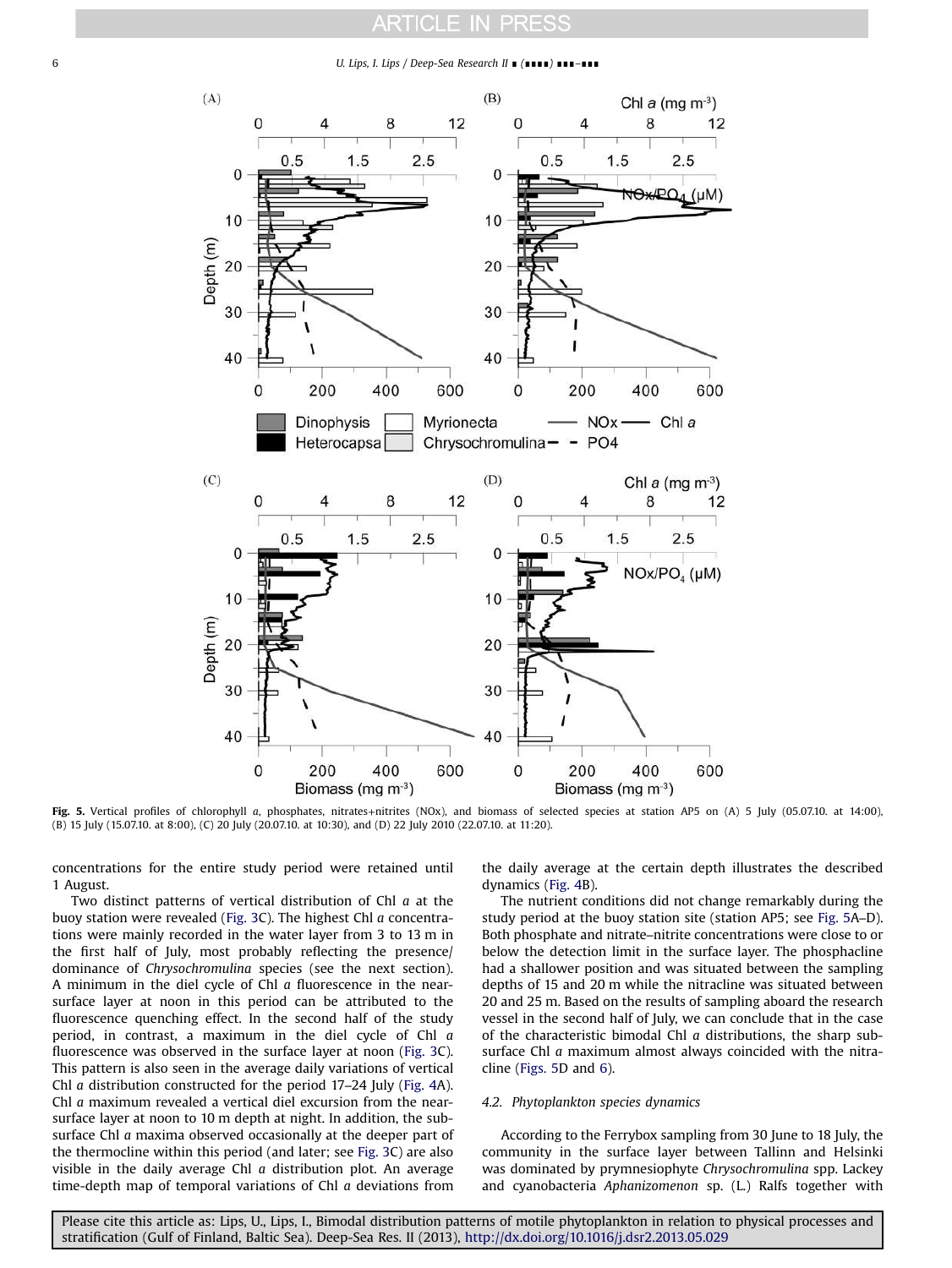#### U. Lips, I. Lips / Deep-Sea Research II ∎ (∎∎∎∎) ∎∎∎–∎∎∎ 7

<span id="page-6-0"></span>

Fig. 6. Vertical profiles of chlorophyll a, phosphates, nitrates+nitrites (NOx), and biomass of selected species at stations AP3, AP5, AP7, AP9, AP1, and AP13 on 22 July 2010.

Anabaena (Bory) spp. Chrysochromulina spp. were especially dominant on 5 July in the southern half of the gulf where they formed 28–76% of total wet weight biomass. Dinoflagellate H. triquetra biomass increased in the northern half of the crosssection in the second half of July and this species became the most dominant at a few northernmost sampling sites on 25 July. Maximum wet weight biomass values of H. triquetra of 890 mg m−<sup>3</sup> and 990 mg m−<sup>3</sup> were observed in the surface layer on 25 July and 1 August, respectively.

Sampling close to the buoy station (AP5) confirmed that the upper 10 m layer had a very high contribution of Chrysochromulina species (app. 40% with abundances of 4–6.5 million cells  $l^{-1}$ ) in the beginning of July ([Fig. 5](#page-5-0)A). The biomass of photosynthetic ciliate Myrionecta rubra (Lohmann 1908) Jankowski 1976 was also high at both 5 m and 25 m depth. By mid-July, the contribution of Chrysochromulina spp. had decreased down to 10–14% of total wet weight biomass in the upper 5 m layer and M. rubra was found mostly below 10 m depth ([Fig. 5B](#page-5-0)). The dinoflagellate D. acuminata had high biomass and abundance values (6000–13000 cells  $l^{-1}$ ) from 5 m depth down to 20 m depth [\(Fig. 5B](#page-5-0)). On 20–22 July, the upper 10 m layer was dominated by filamentous cyanobacteria (upto 70–80% of total wet weight biomass; data not shown). The dinoflagellate H. triquetra was mostly found in the upper mixed layer and there was a moderate D. acuminata and M. rubra biomass maximum at 20 m depth on 20 July ([Fig. 5](#page-5-0)C). During the next sampling on 22 July, a sub-surface maximum of *D. acuminata* and H. triqietra was observed at 20.5 m depth just above the nitracline

while moderate biomass of both species was found in the upper 10 m layer [\(Fig. 5D](#page-5-0)).

The highest number of thin sub-surface maxima of phytoplankton biomass was found during the cross-gulf sampling (see location in [Fig. 1\)](#page-1-0) on 22 July. Thirteen stations were sampled using CTD and rosette sampler from 9:30 a.m. to 2:40 p.m. and high-resolution mapping was conducted using a towed undulating vehicle from 3:10 to 5:40 p.m. Vertical distribution of migrating species is described on the basis of phytoplankton samples collected at every second station from AP3–AP13 (Fig. 6; see the location of stations in [Figs. 1](#page-1-0) and [7](#page-7-0)C). The sub-surface maxima of the dinoflagellate H. triquetra were observed just above the nitracline at almost all sampled stations with a clearly higher biomass of this species in the northern half of the cross-section. However, within this high biomass section with a clear bimodal Chl  $a$  distribution pattern, the opposite horizontal gradients of H. triquetra biomass were observed in the surface and sub-surface layer. The highest sub-surface biomass of H. triquetra (916 mg m<sup>-3</sup>) was registered in the thin Chl a maximum layer at 25 m depth at station AP9,while at the northernmost stations AP11 and AP13 it was 781 mg m<sup>-3</sup> and 446 mg m<sup>-3</sup>, respectively. In the surface layer (at 5 m depth), the H. triquetra biomass increased from 355 mg m<sup>-3</sup> at station AP9 to 732 mg m<sup>-3</sup> at station AP13. The local minimum between the two maxima in the bimodal vertical Chl a and biomass distributions was much less pronounced at the northernmost stations AP11 and AP13.

The photosynthetic ciliate M. rubra had significantly higher biomass values at all depths below 10 m at the northern part of the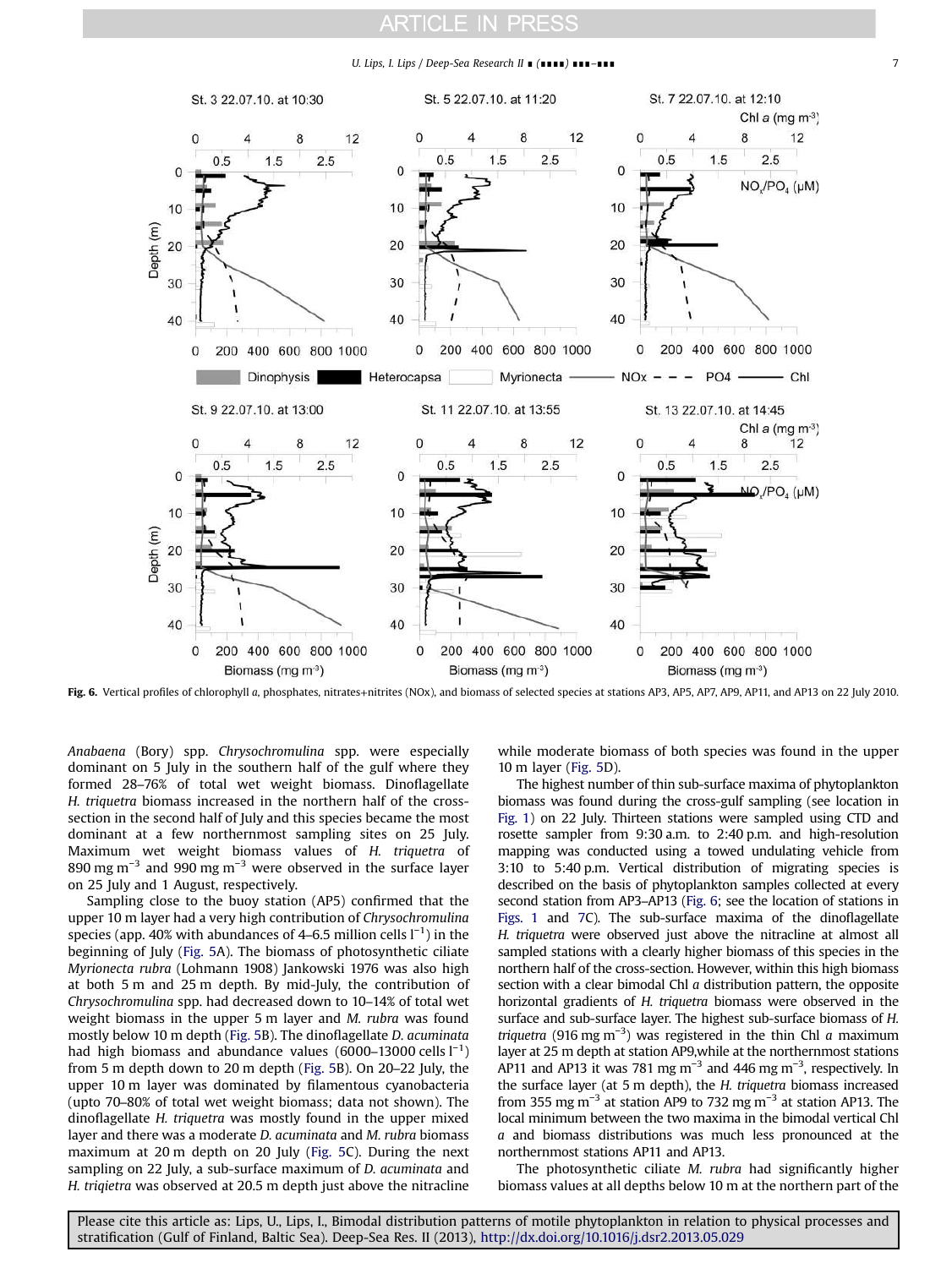<span id="page-7-0"></span>8 U. Lips, I. Lips / Deep-Sea Research II ∎ (∎∎∎∎) ∎∎∎–∎∎∎



**Fig. 7.** Vertical sections of (A) temperature (°C), (B) salinity, and (C) chlorophyll a (mg m<sup>-3</sup>; color scale) and density anomaly (kg m<sup>-3</sup>, black lines) measured by the towed undulating vehicle (Scanfish) on 22 July 2010. The Scanfish trajectory is shown in the upper panel as dotted lines. Distance on the x-axis is calculated from the same point in Tallinn Bay as for the Ferrybox route ([Fig. 2](#page-2-0), y-axis). Locations of stations AP3, AP5, AP7, AP9, and AP11 are indicated as dotted lines in the lower panel (data presented in [Fig. 6](#page-6-0)).

cross-section compared with the stations at the southern half of the cross-section. At all sampled stations, the moderate D. acuminata biomass was detected mostly at depths below 5 m. On the basis of abundance values, the M. rubra maxima were found at the 20 m depth, except station AP13, where the M. rubra maximum abundance was at 10 m depth ( $>$  107,000 cells l<sup>−1</sup>). The size distribution of M. rubra was also different in this sample from all other sampled stations: very small cells (size class  $10-15 \mu m$ ) were dominating ( $>73,000$  cells l<sup>-1</sup>). At the same time, the size distribution of H. triquetra cells in the surface and sub-surface

layer did not differ significantly along the entire sampled transect. The dominant size classes were  $22-24 \mu m$  and  $25-28 \mu m$  with relative proportions of 60% and 40%, respectively.

#### 4.3. Sub-surface maxima, thin layers and stratification

Altogether 359 sub-surface Chl a maxima were detected on the recorded 807 vertical profiles, among them 160 maxima with Chl a content > 4.5 mg m<sup>-3</sup> ([Table 1](#page-8-0)). Geographically, the sub-surface maxima were not restricted to a specific area of the gulf—they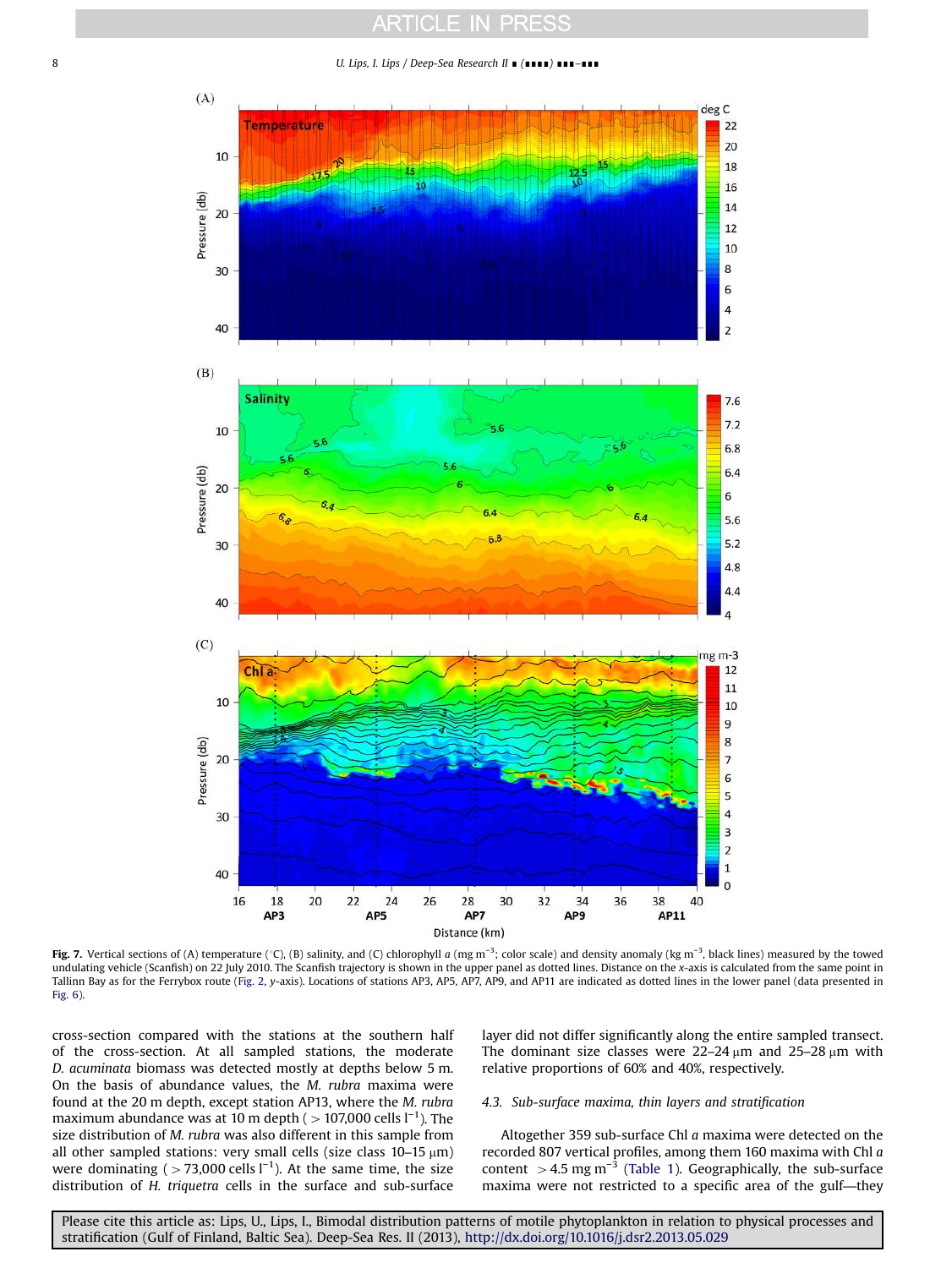#### U. Lips, I. Lips / Deep-Sea Research II ∎ (∎∎∎∎) ∎∎∎–∎∎∎ 9

#### <span id="page-8-0"></span>Table 1

The number of observed sub-surface Chl a fluorescence maxima—the numbers for maxima with Chl a > 4.5 mg m<sup>-3</sup> and in total are given. Average  $\pm$  standard deviation of Chl a, pressure, temperature, salinity, and sigma-t in Chl a maxima > 4.5 mg m<sup>−3</sup>. Stratification parameter estimated between the depths 3 and 25 m for all profiles and for profiles containing sub-surface maxima.

| Date              | Number of<br>maxima<br>$>$ 4.5 mg m <sup>-3</sup> and<br>in total/number of percentile)<br>profiles | Chl a fluorescence<br>maximum<br>(median/75th<br>$(mg\ m^{-3})$ | Pressure<br>(average $\pm$ stdev)<br>(db) | Temperature<br>(average $\pm$ stdev)<br>$^{\circ}$ C) | Salinity<br>(average + stdev)<br>(kg m <sup>-3</sup> ) | Sigma-t<br>(average $\pm$ stdev) | Stratification<br>parameter<br>(average + stdev;<br>all) $(\mathrm{Im}^{-3})$ | Stratification<br>parameter<br>(average + stdev;<br>max) $(\mathrm{Im}^{-3})$ |
|-------------------|-----------------------------------------------------------------------------------------------------|-----------------------------------------------------------------|-------------------------------------------|-------------------------------------------------------|--------------------------------------------------------|----------------------------------|-------------------------------------------------------------------------------|-------------------------------------------------------------------------------|
| $20 - 21$<br>July | 57/94/246                                                                                           | 5.94/8.43                                                       | $17.8 + 2.1$                              | $8.03 + 3.23$                                         | $5.91 + 0.23$                                          | $4.44 + 0.54$                    | $70.3 + 4.4$                                                                  | $69.1 + 6.4$                                                                  |
| 22 July           | 42/55/94                                                                                            | 10.04/13.04                                                     | $24.4 + 1.8$                              | $3.95 + 0.86$                                         | $6.34 + 0.11$                                          | $5.03 + 0.11$                    | $67.9 + 9.2$                                                                  | $60.6 + 5.1$                                                                  |
| 26 July           | 0/35/137                                                                                            | -                                                               | -                                         | -                                                     | $\overline{\phantom{0}}$                               |                                  | $67.2 \pm 6.3$                                                                | $\overline{\phantom{0}}$                                                      |
| 27 July           | 32/88/124                                                                                           | 6.73/8.65                                                       | $18.5 + 1.7$                              | $4.18 + 0.80$                                         | $6.79 + 0.04$                                          | $5.39 + 0.04$                    | $56.4 + 14.0$                                                                 | $51.0 + 6.5$                                                                  |
| 30 July           | 25/58/116                                                                                           | 6.06/6.71                                                       | $20.8 + 2.4$                              | $3.20 + 0.56$                                         | $6.86 + 0.08$                                          | $5.46 + 0.07$                    | $65.1 + 14.6$                                                                 | $71.6 + 6.3$                                                                  |
| 2 August          | 4/9/90                                                                                              | 6.47/7.29                                                       | $20.8 + 0.5$                              | $6.17 + 0.92$                                         | $5.78 + 0.07$                                          | $4.51 + 0.02$                    | $75.2 + 7.0$                                                                  | $68.9 + 1.9$                                                                  |
| Total             | 160/359/807                                                                                         | 6.58/9.81                                                       | $20.2 + 3.4$                              | $5.39 + 2.86$                                         | $6.34 + 0.42$                                          | $4.95 + 0.54$                    | $67.2 + 10.9$                                                                 | $63.4 + 9.6$                                                                  |

were observed during different surveys in the central part, near the northern slope, and near the southern slope. The highest proportion of profiles with intense sub-surface maxima—i.e., equal to the highest proportion of bimodal Chl a profiles—was observed at the gulf's cross-section on 22 July (Table 1 and [Fig. 7\)](#page-7-0). The average values of salinity and density anomaly (sigma-t) at the observed Chl a maxima and the average stratification parameter on 22 July were close to the total average in the entire study period, while the maxima occurred clearly at deeper depths and lower temperatures than on average. The depth of occurrence of sub-surface Chl a maxima and corresponding water density increased from south to north. The maxima were constrained between the depths from 22.2 to 28.2 m and isopycnals from 4.80 to 5.22 kg m<sup>-3</sup> in the northern part and at depths from 21.6 to 22.8 m and isopycnals from 4.82 to 4.94 kg m<sup>-3</sup> in a relatively narrow region in the southern half of the section ([Fig. 7](#page-7-0)C). The Chl a values in the sub-surface maxima also were the highest on 22 July—in a half of maxima the Chl  $a$  fluorescence signal was 6–10 times higher than the background level of 1–1.5 mg m<sup>-3</sup>. At the same time, the maximum Chl  $a$  values on the corresponding profiles in the surface layer were between 5.18 and 8.83 mg  $m<sup>-3</sup>$ with an average of 7.30 mg  $m^{-3}$ . Thus, the bimodal distribution was characterized by a thicker maximum with lower concentrations of Chl a in the upper layer and a thin maximum with very high Chl *a* concentrations in the deeper part of the thermocline.

Clear temporal trends in the analyzed parameters associated with the sub-surface Chl a maxima could not be detected, rather the observed variability was a result of dominating hydrodynamic forcing. After the most intensive appearance of the sub-surface maxima on 22 July, the next survey in the central part of the gulf on 26 July revealed only moderate maxima and associated bimodal vertical distribution of Chl a. As seen from the variations in the horizontal and vertical distributions of temperature and salinity ([Figs. 2A](#page-2-0), B and [3](#page-3-0)A, B), the upwelling event occurred near the southern coast and the upwelling waters reached the study site (buoy station) on 25 July. On 27 July, relatively intense sub-surface maxima were observed along the Scanfish section from the buoy station westwards [\(Fig. 8](#page-9-0)C). The most intense maxima were located in the area where the isopycnals, along which the maxima occurred, had the deepest position. On 30 July, the maxima were slightly less intense and occurred at slightly higher salinities and density anomalies than during the previous survey (Table 1). The last survey on 2 August detected only a few maxima near both the slopes. Due to the low salinity water mass, which occupied the surface layer in the study area in late July to early August ([Figs. 2B](#page-2-0) and [3](#page-3-0)B), the stratification parameter was the highest and the maxima occurred at higher temperatures and lower salinities than before.

All described surveys were conducted during the daytime, except that on 20–21 July. Although the sub-surface maxima of Chl a were not observed at the buoy station at night, the bimodal distribution was recorded at 94 out of 246 profiles during the survey from 23:15 p.m. on 20 July to 06:15 a.m. on 21 July. The main difference with the other surveys was that, on average, the maxima were located at shallower depths and higher temperatures—at 17.8 m and 8.03 °C, respectively. On the Chl  $a$  fluorescence profiles, where the sub-surface maxima occurred, the bimodal distribution had a relatively thin local minimum between the broad upper layer maximum with moderate Chl *a* values and the sharp sub-surface maximum.

The bimodal vertical distribution of Chl a was mainly observed in those parts of each Scanfish section where the vertical stratification was weaker than along the rest of the section or at a local minimum of stratification. In order to demonstrate this link, the maxima and stratification in the upper 25 m layer were described quantitatively as outlined above. For the Scanfish sections, which were directed across the gulf (e.g., on 22 July, [Fig. 9A](#page-10-0)), the connection between the stratification and occurrence of sub-surface maxima is well seen. The maxima were most intense in the part of the sections with the lowest values of the stratification parameter. In addition, a narrow region with the sub-surface maxima, which occurred on 22 July at distances of 22–24 km ([Figs. 7C](#page-7-0) and [9A](#page-10-0)), coincided with a local minimum of the stratification parameter. On 27 July, the maxima did not occur in the part of the section with high values of stratification parameters [\(Fig. 9B](#page-10-0)) corresponding to the warm and less-saline side of the upwelling front. In the rest of the section, the vertical distribution of Chl a was mostly bimodal. However, at the lowest values of the stratification parameter the sub-surface maxima were absent or occurred with low intensities. Thus, the Chl a maxima did not occur in areas of the coastal upwelling event or its filaments, where the cold water has been surfaced (see [Fig. 8](#page-9-0)A). The same was valid for the survey on 30 July that in turn resulted in a higher stratification parameter in the region with the sub-surface Chl a maxima than that at the rest of the section (Table 1).

A characteristic feature of the vertical Chl a distribution, which was also noticed at the sampling stations AP9–AP13 on 22 July, is related to the less pronounced local minimum between the surface and sub-surface Chl a maxima at some sites. The high-resolution profiling using the towed undulating vehicle has exposed that such a less-pronounced minimum appears in stretches with slightly higher Chl  $a$  concentrations in this intermediate water layer (in the water layer between the two maxima). These stretches with a horizontal scale of about 1–1.5 km could be detected at a few neighboring profiles on 22 July ([Fig. 7C](#page-7-0)) and also during other surveys, e.g., on 27 July [\(Fig. 8C](#page-9-0)). Furthermore, a local maximum of Chl a was observed at about 25 of the northernmost profiles at the depths of the sharpest part of the thermocline (strongest vertical gradient of density) on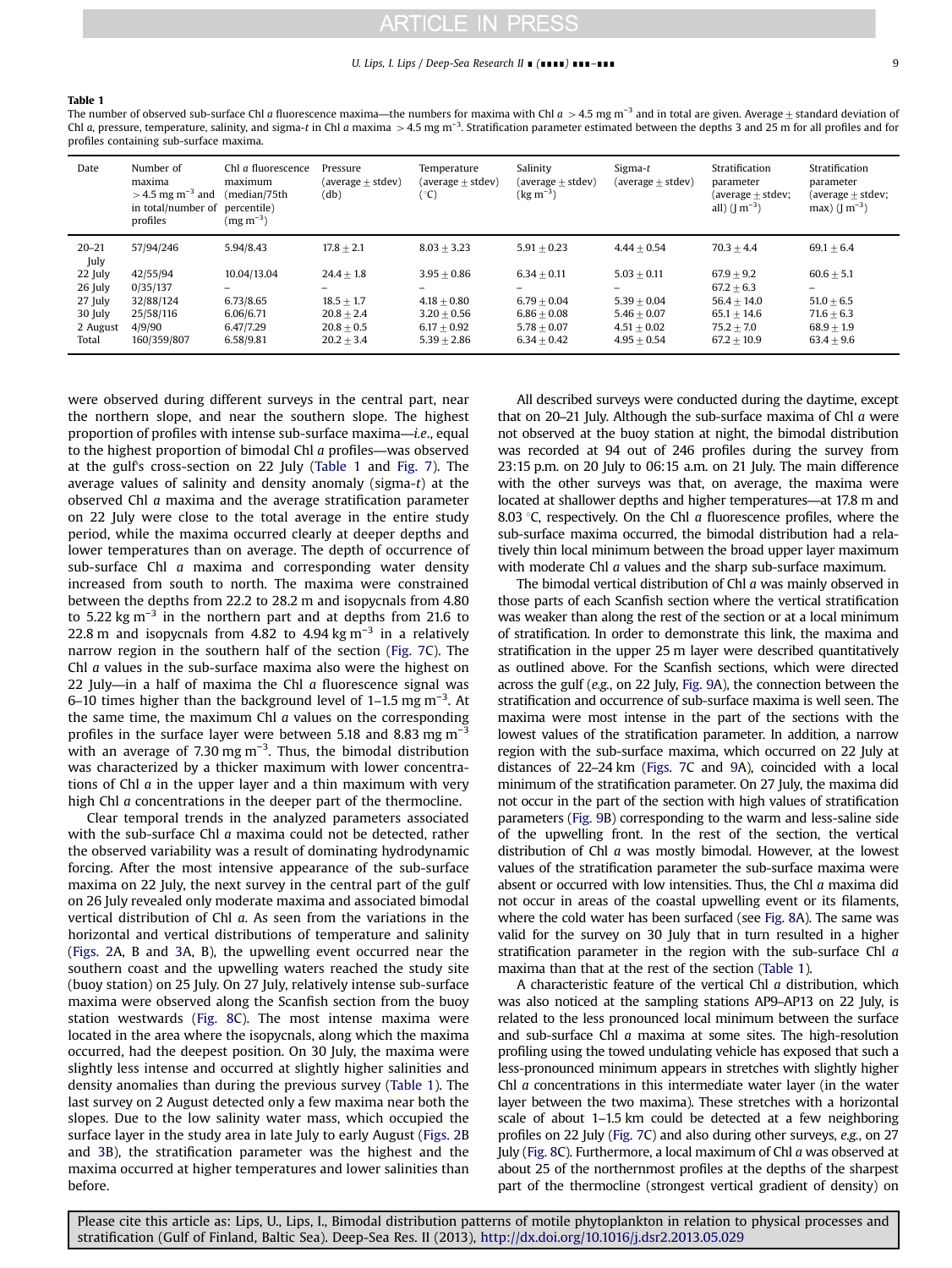<span id="page-9-0"></span>10 U. Lips, I. Lips / Deep-Sea Research II ∎ (∎∎∎∎) ∎∎∎–∎∎∎



**Fig. 8.** Vertical sections of (A) temperature (°C), (B) salinity, and (C) chlorophyll a (mg m<sup>−3</sup>, color scale) and density anomaly (kg m<sup>−3</sup>, black lines) measured by the towed undulating vehicle (Scanfish) on 27 July 2010. The Scanfish trajectory is shown in the upper panel as dotted lines. Distance on the x-axis is calculated from the westernmost profile.

22 July, which had an inclination opposite to that of the intense subsurface maxima at the same set of profiles.

#### 5. Discussion and conclusions

An extensive data set on vertical distributions of temperature, salinity, density anomaly, and Chl a fluorescence has been presented here for the Gulf of Finland in July 2010. In about one-third of the profiles recorded during six Scanfish surveys within 14 days in a relatively large area of the Gulf of Finland, bimodal vertical distribution of Chl a with a sub-surface maximum exceeding at least three times the background Chl a value was detected. In the

case of the bimodal distribution, the Chl  $a$  maximum in the upper 10 m layer was relatively thick while the sub-surface maximum in the deeper part of the thermocline was sharp corresponding to the thin layer definition ([Dekshenieks et al., 2001](#page-12-0)). Temperature, salinity, and density values at the sub-surface Chl a maxima varied substantially between the surveys although they were not very variable during a single survey. It is concluded that the occurrence of sub-surface maxima and related thin layers was not linked to the presence of a certain water mass, in contrast to that found in the Northern Monterey Bay in July 2006 ([Cheriton et al., 2010](#page-12-0)).

The measurements at the buoy station on 17–24 July clearly showed downward and upward migration of phytoplankton between the sea surface and upper part of the thermocline. The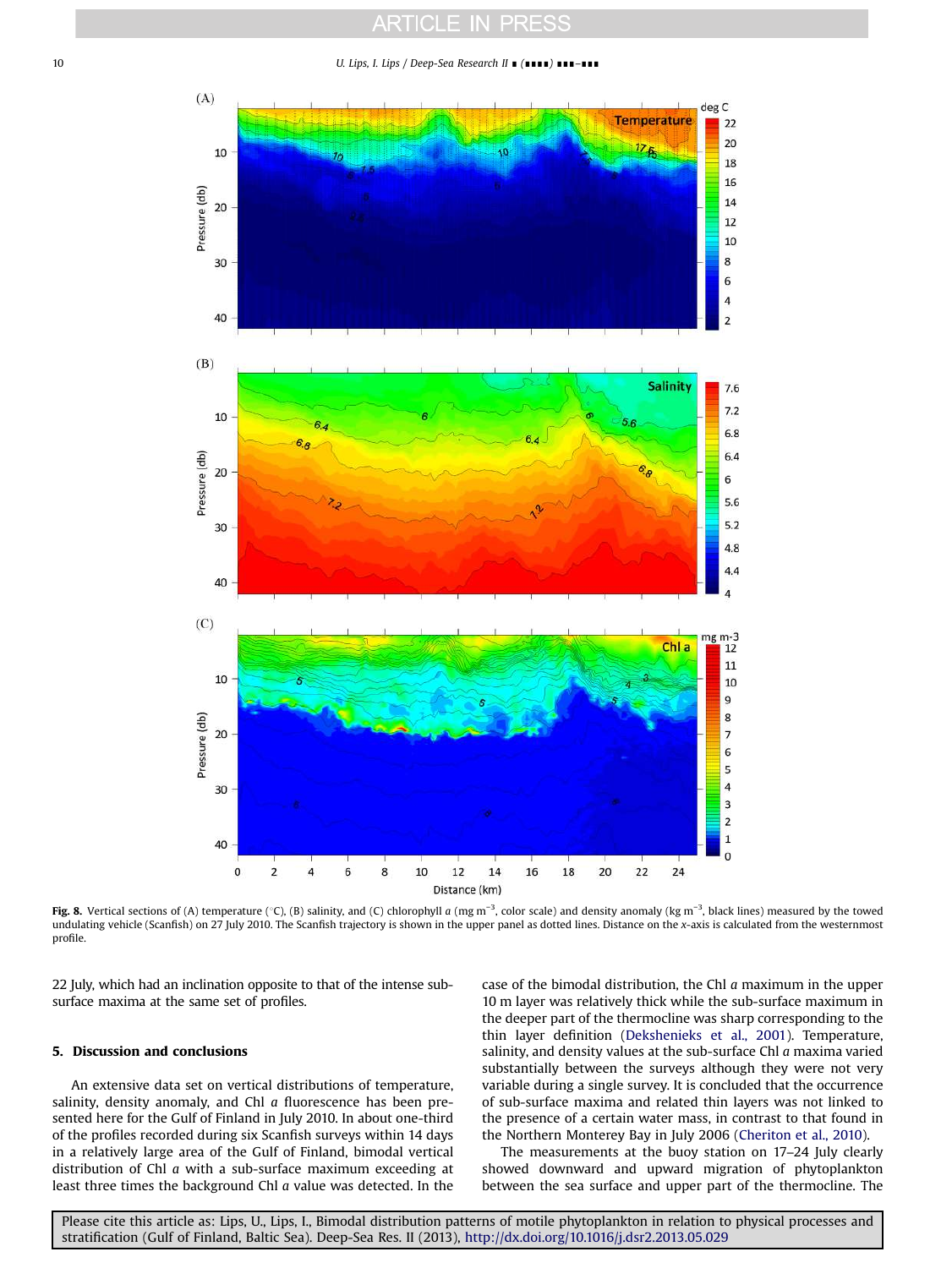<span id="page-10-0"></span>

Fig. 9. Stratification parameter estimated in the layer 3-25 m on the basis of CTD profiles (crosses; the solid line represents the 5-point moving average) and maximum chlorophyll a value in the sub-surface maxima (open circles) measured by the towed undulating vehicle on 22 July 2010 (A) and 27 July 2010 and (B). Presented data correspond to the sections shown in [Figs. 7](#page-7-0) and [8](#page-9-0).

formation of sub-surface Chl a maxima due to the downward migration of phytoplankton through the thermocline was also evident, but the upward migration of cells from below the strongest density gradient was not well documented at the same site. Based on the data of an earlier study [\(Lips et al., 2011\)](#page-12-0), a suggestion has been made that part of the community could experience vertical migration with diel cycle, while part of it could stay below the thermocline for a longer period. [Kononen et al.](#page-12-0) [\(2003\)](#page-12-0) estimated that the dinoflagellate H. triquetra was able to survive below the thermocline for upto 6 days. All our measurements in the Gulf of Finland [\(Lips et al., 2010;](#page-12-0) [Lips et al., 2011](#page-12-0) and this study) have shown that the sub-surface maxima were located exactly at the depths of the nitracline. Thus, the formation of subsurface Chl *a* maxima is triggered by the vertical migration of cells towards the deep nutrient reserves.

Physical processes (mechanisms) which, in combination with vertical migration, could play a role in formation of thin layers are straining by a sheared flow, intrusions, and gyrotactic trapping ([Durham and Stocker, 2012](#page-12-0)). The observed tilt of the maxima, which were captured by a few consecutive Scanfish profiles in the northern part of the section on 22 July, can be judged as a sign of existing vertical shear at these depths. Such tilt of patches across surfaces of constant density has been suggested as a characteristic feature of thin layers formed by straining ([Birch et al., 2008\)](#page-12-0). Nevertheless, since the highest Chl a values were detected in the thinnest maxima layers, straining can be excluded as a single mechanism of thin layer formation in this particular study. Intrusions can also be excluded as a single mechanism of thin layer formation based on the same reasoning—such high chlorophyll values were not observed elsewhere except in the thin layers. However, if considering targeted vertical migration of cells towards nutrient reserves, i.e., the nutricline, then both intrusions and vertical shear could contribute to the thin layer formation by thinning of patches of high Chl a content.

Since the sub-surface Chl  $a$  maxima were observed below the strongest density gradient, trapping of cells below it could be a mechanism of thin-layer formation. Similar occurrence of thin layers of Chl a maxima below the depth of the strongest stratification was observed by [Johnston et al. \(2009\).](#page-12-0) The main arguments against such a trapping mechanism in our study are related to the observed stratification—the strongest vertical density gradient was about 10 m above the sub-surface Chl  $a$  maxima [\(Fig. 7C](#page-7-0)), and the maxima were most pronounced in the areas with weaker stratification if compared with the stratification at other sites during the same survey. Furthermore, almost all cells of H. triquetra in the samples collected from the sub-surface maxima were healthy, and settling down of cells from the maxima was not registered. The observational evidence that the Chl a fluorescence signal was almost absent below the sub-surface maxima [\(Figs. 3](#page-3-0) and [6](#page-6-0)–[8](#page-9-0)) is an additional argument to exclude convergent swimming or gyrotactic trapping ([Durham and](#page-12-0) [Stocker, 2012\)](#page-12-0) as the mechanisms of thin-layer formation in our study.

We suggest that the areas and time periods where and when the vertical profiles of Chl a had bimodal distribution, but the local minimum between those maxima was not well pronounced, correspond to the areas and time periods where and when the upward migration of cells took place. At the northernmost CTD stations on 22 July, some thicker layers with Chl a concentration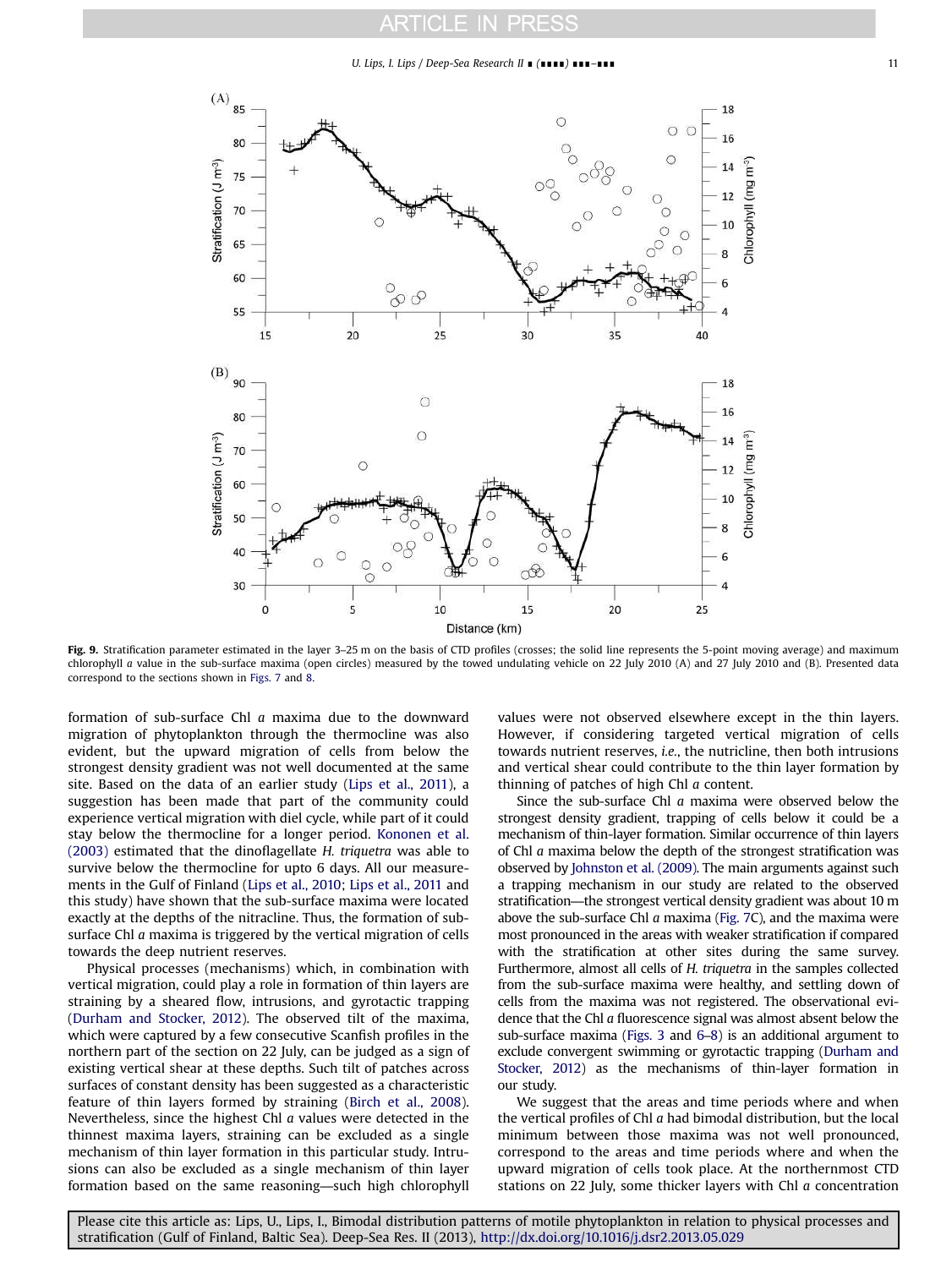exceeding  $3-4$  mg m<sup>-3</sup> were evident above the sub-surface maxima [\(Fig. 6](#page-6-0), stations AP9 and AP11). On the northern part of the Scanfish section on the same day ([Fig. 7C](#page-7-0)), and also during other surveys (e.g., on 27 July, [Fig. 8](#page-9-0)C), we noticed suc stretches with a slightly higher Chl a content as well. Since these features in the Chl a distribution were not restricted to the near-slope area, where more intense vertical mixing can be assumed [\(Reissmann et al.,](#page-12-0) [2009\)](#page-12-0), they may be connected to the vertical migration of cells. We assume that the migration in such stretches was directed upward since the measurements were made in daytime and we have not observed downward migration in daytime at the buoy station. This migration pattern is asynchronous if we consider the community in the entire study area, but at some locations a distinctive part of the community migrates between the two vertically separated biomass maxima in a synchronized way and creates the observed feature in the Chl a distribution.

The sub-surface maxima and previously mentioned stretches of slightly higher Chl  $a$  content were mostly limited to the areas where weaker stratification in the upper 25 m layer was observed at the mesoscale (from a few to 10 km, [Figs. 7](#page-7-0) and [9\)](#page-10-0). Thus, a mesoscale anomaly of the stratification in space towards its weakening had to be present for the formation of intense subsurface maxima. However, this conclusion is not an absolute statement—the maxima were almost absent below the upwelled waters on 27 and 30 July where the estimated stratification parameter clearly had the lowest values. In addition to the locally weaker stratification, circulation at the mesoscale might also be crucial for the formation of the bimodal Chl a distribution pattern. Most probably, the dynamics in these areas of weaker vertical stratification, which can be treated as anticyclonic eddies and/or filaments, work against the dispersion of cells or even support the phytoplankton accumulation in such features at the sub-surface depths. Concentration of migrating plankton, both in the surface and sub-surface layer, in response to the mesoscale variability, has been shown by several observational and modeling studies in the ocean environment (e.g., [Mackas et al., 2005;](#page-12-0) [Lima et al., 2002\)](#page-12-0).

The observed increase in H. triquetra biomass in late July in the northern part of the ferry route points to the success of described migration patterns. Similar concurrent growth of H. triquetra biomass in the surface layer and appearance of sub-surface maxima were reported in the western part of the Gulf of Finland in July 1998 [\(Kononen et al., 2003](#page-12-0)) and in the present study area in July 2009 [\(Lips et al., 2011\)](#page-12-0). In both mentioned cases as well as in July 2006 [\(Lips et al., 2010\)](#page-12-0), the upwelling events were observed before or during the period of sub-surface Chl a maxima formation. The sub-surface maxima were also connected to the coastal upwelling events off Monterey Bay in 2003 [\(Johnston et al., 2009\)](#page-12-0). [Kononen et al. \(2003\)](#page-12-0) suggested that the sub-surface maxima in July 1998 were formed as a result of changing migratory behavior of H. triquetra after an upwelling event that fertilized the upper layer with phosphorus. However, high biomass values of H. triquetra in the surface layer and intense sub-surface Chl  $a$  maxima found in July 2006, disappeared almost completely after a very extensive upwelling event in early August ([Lips and Lips, 2010\)](#page-12-0). Analysis of temporal changes of vertical stratification and related processes revealed that in July–August 2009 the sub-surface maxima also disappeared when, after an upwelling event, a classical estuarine circulation scheme in low-wind conditions was re-established ([Liblik and Lips, 2012](#page-12-0)). All these findings suggest that the vertical migration of H. triquetra and related formation of sub-surface biomass maxima is favored by relatively intense mesoscale dynamics, especially when off- and on-shore movements of waters at the opposite coasts occur. However, too intense forcing and upwelling events overrule this pattern.

We have noticed that the Chl  $a$  maxima were mostly found in the areas below the more saline surface layer along a particular

section, although low salinity waters were present occasionally in the upper part of the thermocline at the same sites (e.g., [Fig. 7B](#page-7-0)). The latter suggests that the layered flow structure occurred in the thermocline when the sub-surface maxima were observed in the deeper part of it. Thus, we suggest that the sub-mesoscale intrusions along inclined surfaces of constant density in cases of relatively high mesoscale activity could play a role in sub-surface Chl a maxima formation.

The main species found in the sub-surface Chl  $a$  maxima in the deeper part of the thermocline in the Gulf of Finland has been the dinoflagellate H. triquetra [\(Lips et al., 2011](#page-12-0); [Kononen et al., 2003\)](#page-12-0). In addition to this species, in our samples collected in July 2010, D. acuminata was also occasionally present in high biomass. Since the light levels at the thermocline usually do not support efficient autotrophic growth of Dinophysis spp. [\(Carpenter et al., 1995\)](#page-12-0), they would need to migrate to higher light levels. It has been shown that D. acuminata performs phototactic vertical migrations in some environments [\(Figueroa et al., 1998;](#page-12-0) [Villarino et al., 1995](#page-12-0)), mainly between the surface layer and 10 m depth. In the Baltic Sea, including the Gulf of Finland, the higher abundances of D. acuminata have been detected also mostly in the upper 15 m mixed layer [\(Hällfors et al.,](#page-12-0) [2011\)](#page-12-0) except one record of D. acuminata population below the highest density gradient in the Baltic Proper [\(Setälä et al., 2005\)](#page-12-0). During our studies in 2010, the cells of D. acuminata were mostly distributed in the upper layer between the depths of 5 and 15 m ([Fig. 5](#page-5-0)). In late July, the high cell abundances were detected also clearly below the highest density gradient at the 20 m depth just above the nitracline [\(Figs. 5](#page-5-0)d and [6](#page-6-0)). The abundances in this layer were measured on 22 July as  $>10$  000 cells l<sup>-1</sup> and 5500 cells l<sup>-1</sup> at stations AP5 and AP7, respectively.

There might exist two different populations of D. acuminata: the population found in the upper mixed layer could be able to perform phototactic diel vertical migrations in order to feed on dissolved or particulate organic matter at night and photosynthesize during light periods. The population below the pycnocline could depend merely on phagotrophy. This suggestion is supported by findings of [Setälä et al. \(2005\)](#page-12-0) who studied the D. acuminata population sampled at 70–80 m depth where the photosynthetic rates of populations were low, even though the cells still contained chloroplasts, suggesting that the cells were adapted to phagotrophic nutrition.

The preference of mixotrophic organisms to concentrate on deeper layers of the water column might also be associated with the presence of specific prey. The vacuolated cells of D. acuminata have often been found with the presence of ciliate M. rubra in the community (e.g., [Velo-Suarez et al., 2008](#page-12-0)). During recent years, several studies have shown evidence of D. acuminata feeding on M. rubra [\(Garcia-Cuetos et al., 2010;](#page-12-0) [Riisgaard and Hansen, 2009\)](#page-12-0). On the basis of data for 22 July, the biomass of M. rubra seemed in our study area to be controlled by D. acuminata in the illuminated upper mixed layer ([Fig. 6](#page-6-0)), except at the northernmost stations.

In conclusion, there are two main consequences of the described vertical dynamics and bimodal distribution pattern of phytoplankton in the stratified Gulf of Finland. First, the occurrence of sub-surface Chl  $a$  maxima shows that the flagellated phytoplankton is able to utilize the deep reserves of nitrate through undergoing a migration cycle with a longer period than a day. This migration pattern is successful with a higher probability in the case of relatively high horizontal variability of vertical stratification at the mesoscale in areas with weaker stratification. We suggest that besides the upwelling events and vertical turbulent mixing, the selective utilization of nutrients at sub-surface depths and vertical migration of cells under favorable conditions could significantly contribute to the transport of nutrients in a stratified estuary.

Secondly, the layered structure of phytoplankton distribution and associated migration patterns depend on the dominating